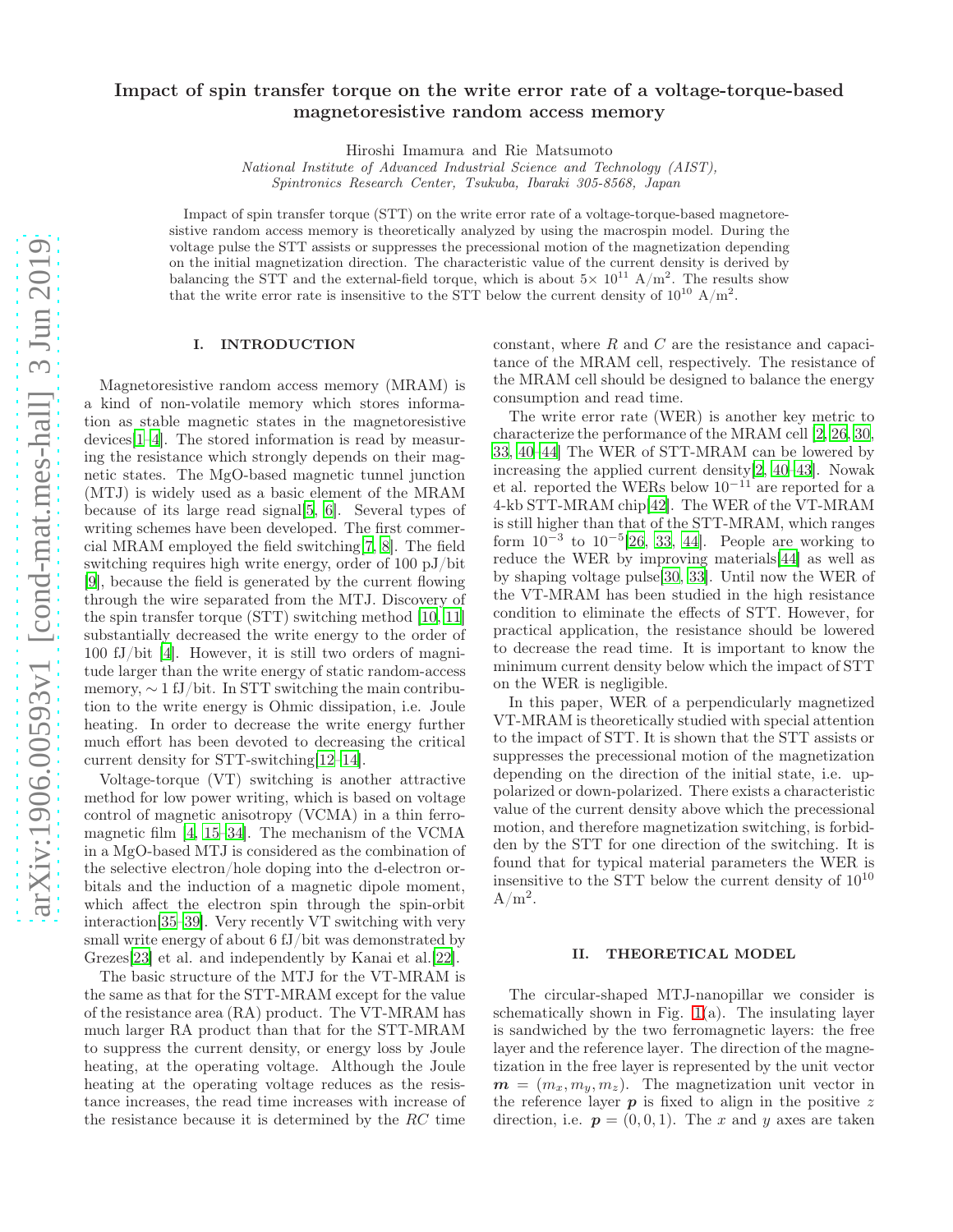

<span id="page-1-0"></span>FIG. 1. (Color online) (a) Magnetic tunnel junction with circular cylinder shape and definitions of Cartesian coordinates  $(x, y, z)$ . The x axis is parallel to the direction of external in-plane magnetic field,  $H_{\text{ext}}$ . The unit vectors  $m(p)$  represents the direction of the magnetization in the free (reference) layer. The positive current density,  $J > 0$ , is defined as electrons flowing from the free layer to the reference layer. (b) The shape of the voltage pulse. The duration of the pulse is represented by  $t_p$ . The voltage during the pulse is denoted by  $V_{\rm p}$ . (c) The time dependence of the anisotropy constant K. The anisotropy constant without application of the voltage is represented by  $K^{(0)}$ . (d) The time dependence of the current density J. The current density during the pulse is denoted by  $J_{\rm p}$ . (e) Directions of the torques  $T_{H_{\rm ext}}$  and  $T_{\rm STT}$  exerted on  $m$  in yz-plane in the case that  $m_y < 0$ . (f) The same plot for  $m_y > 0$ .

to be the in-plane directions, while the z axis is taken to be the out-of-plane direction. The static external-field,  $H_{\text{ext}}$ , is applied in the positive x direction. The positive current density,  $J > 0$ , is defined as electrons flowing from the free layer to the reference layer. The size of the nanopillar is assumed to be so small that the magnetization dynamics can be described by the macrospin model.

The shape of the pulse of voltage,  $V$ , we assumed is shown in Fig. [1\(](#page-1-0)b), where  $V_p$  and  $t_p$  represent the amplitude and the duration of the pulse, respectively. Without application of the voltage the free layer is assumed to have the out-of-plane uniaxial anisotropy which is characterized by the anisotropy constant  $K_u^{(0)}$ . Here  $K_u^{(0)}$  represents the total anisotropy comprising the crystalline anisotropy, the interfacial anisotropy, and the shape anisotropy. As shown in Fig.  $1(c)$  the anisotropy constant is assumed to decrease to zero by application of the voltage of  $V_p$  through the VCMA effect. During the voltage pulse the current with density of  $J_{\rm p}$  flows through the MTJ-nanopillar as shown in Fig. [1\(](#page-1-0)d). The time dependence of the voltage, anisotropy constant, and current density are summarized as

$$
[V, K_{\mathbf{u}}, J](t) = \begin{cases} [V_{\mathbf{p}}, 0, J_{\mathbf{p}}] & 0 \le t \le t_{\mathbf{p}} \\ [0, K_{\mathbf{u}}^{(0)}, 0] & \text{otherwise} \end{cases} (1)
$$

The dynamics of the magnetization unit vector in the free layer is obtained by solving the Landau Lifshitz Gilbert (LLG) equation

<span id="page-1-1"></span>
$$
\frac{dm}{dt} = -\gamma m \times H_{\text{eff}} - \gamma \chi m \times (m \times p) + \alpha m \times \frac{dm}{dt}, (2)
$$

where the first, second, and third terms on the right hand side represent the torque due to the effective field  $H_{\text{eff}}$ , STT, and damping torque, respectively. The effective field comprises the external field, anisotropy field,  $H_{\text{anis}}$ , and thermal agitation field,  $H_{\text{therm}}$ , as

$$
H_{\text{eff}} = H_{\text{ext}} + H_{\text{anis}} + H_{\text{therm}}.\tag{3}
$$

The anisotropy field is defined as

 $\langle$ 

$$
\boldsymbol{H}_{\text{anis}} = \frac{2K_u(t)}{\mu_0 M_s} m_z(t) \boldsymbol{e}_z,\tag{4}
$$

where  $e_z$  is the unit vector in the positive z direction. The thermal agitation field is determined by the fluctuation-dissipation theorem [\[45](#page-7-1)[–49\]](#page-7-2) and satisfies the following relations

$$
\langle H_{\text{therm}}^{i}(t) \rangle = 0,\tag{5}
$$

$$
\langle H_{\text{therm}}^i(t) H_{\text{therm}}^j(t') \rangle = \mu \, \delta_{i,j} \, \delta(t - t'), \qquad (6)
$$

where indices  $i, j$  denote the  $x, y$ , and  $z$  components of the thermal agitation field.  $\delta_{i,j}$  represents Kronecker's delta, and  $\delta(t-t')$  represents Dirac's delta function The coefficient  $\mu$  is given by

$$
\mu = \frac{2\alpha k_{\rm B}T}{\gamma \,\mu_0 \, M_{\rm s} \,\Omega},\tag{7}
$$

where  $k_B$  is the Boltzmann constant,  $T$  is temperature, and  $\Omega$  is the volume of the free layer. The coefficient of the STT is defined as

$$
\chi = \frac{\hbar P J(t)}{2e\mu_0 M_s d},\tag{8}
$$

where  $P$  is the spin polarization of the current,  $e$  is the elementary charge,  $d$  is the thickness of the free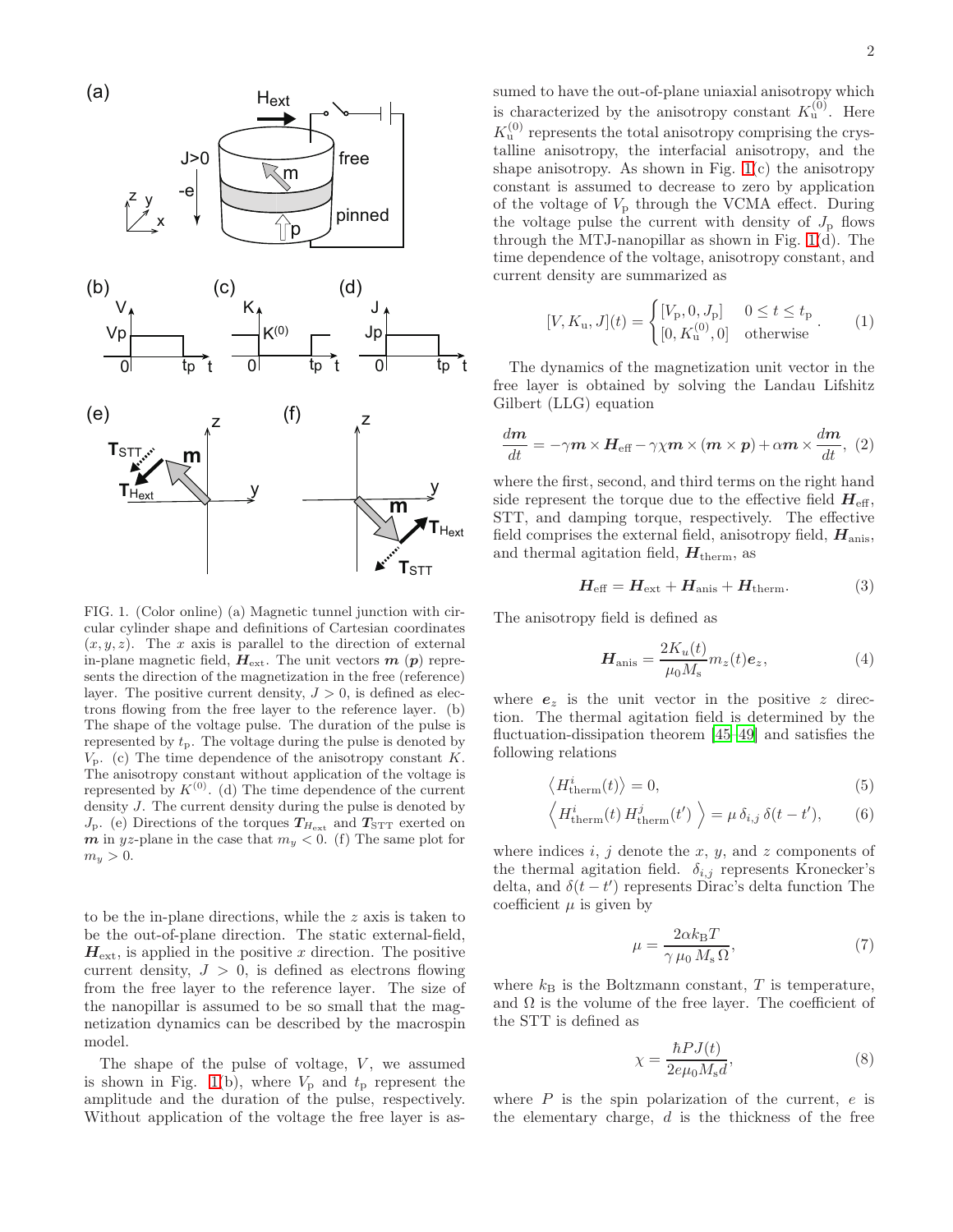layer[\[10,](#page-5-7) [50\]](#page-7-3). Here the angle dependence of  $\chi$  is neglected for simplicity.

The following parameters are assumed for numerical calculations:  $\alpha = 0.1, K_{\rm u} = 0.11 \text{ MJ/m}^3, M_{\rm s} = 0.955$  $MA/m$  [\[33](#page-6-7)]. The magnitude of the external-field is  $H_{\text{ext}}$  $= 970$  Oe. The diameter of the free layer is 40 nm. The thickness of the free layer is  $d= 1.1$  nm. The spin polarization of current is  $P = 0.6$ . The WERs are calculated from  $10^6$  trials.

#### III. RESULTS AND DISCUSSION

Before showing the numerical results let us discuss the role of STT on the dynamics of  $m$ . Since  $H_{\text{ext}}$  is the static external-field, the torque due to  $H_{\text{ext}}$  is exerted on  $m$  all the time. The STT exists only during the pulse, where the anisotropy constant is zero. During the pulse the following two kinds of torques give the dominant contributions to the magnetization dynamics: One is the external field torque,

$$
T_{H_{\text{ext}}} = -\gamma m \times H_{\text{ext}},\tag{9}
$$

and the other is the STT,

$$
T_{\text{STT}} = -\gamma \chi m \times (m \times p). \tag{10}
$$

Neglecting the thermal agitation and damping, the trajectory of magnetization precession for switching can be well approximated by the the semi-arc on the  $yz$  plane. Therefore the vector  $m \times p$  is parallel or anti-parallel to the external-field depending on the sign of  $m_y$ .

For the switching from the up-state  $(m_z > 0)$  to the down-state  $(m_z < 0)$ , the vector  $m \times p$  is parallel to the external-field, and therefore  $T_{\text{STT}}$  is parallel to  $T_{H_{\text{ext}}}$ as shown in Fig. [1\(](#page-1-0)e). The angular velocity of the precessional motion of  $m$  is increased by the STT as if the external-field is enhanced.

On the contrary, for the switching from the down-state to the up-state,  $T_{\text{STT}}$  is anti-parallel to  $T_{H_{\text{ext}}}$  as shown in Fig. [1\(](#page-1-0)f). The angular velocity of  $m$  is decreased by the STT as if the external field is reduced. There exists a characteristic current density above which the STT overcomes the external field torque, which is obtained by solving  $T_{H_{\text{ext}}} = T_{\text{STT}}$  as

$$
J_{\mathbf{p}}^{(\mathbf{c})} = \frac{2e\mu_0 M_{\mathbf{s}}d}{\hbar P} H_{\text{ext}}.\tag{11}
$$

For the parameters stated before the value of the characteristic current density is  $J_{\rm p}^{\rm (c)} = 5.4 \times 10^{11} \rm \,A/m^2,$  which is as large as the typical value of the critical current density for the STT switching.

The value of  $J_{\rm p}^{\rm (c)}$  gives a rough estimation of the current density above which the switching from the downstate to the up-state is forbidden. Even if the current density is smaller than  $J_{\rm p}^{\rm (c)}$  the STT can affect the precessional motion and increase or decrease the WER. For



<span id="page-2-0"></span>FIG. 2. (Color online) (a) Pulse width  $(t_p)$  dependence of the WER for the switching from the up-state to the downstate. The results in the absence of current, i.e  $J_{\rm p} = 0$  are represented by the circles. The results for the current density of  $J_{\rm p} = 10^9$ ,  $10^{10}$ ,  $10^{11}$ ,  $10^{12}$  A/m<sup>2</sup> are represented by the solid, dotted, dashed, and dot-dashed curves. (b) The same plot for switching from down-state to the up-state.

quantitative understanding of the impact of STT on the WER we perform numerical simulations based on Eq. [\(2\)](#page-1-1). There are two approaches to obtain the WER starting from Eq. [\(2\)](#page-1-1). One is the Fokker-Planck-equation approach[\[45,](#page-7-1) [51](#page-7-4), [52\]](#page-7-5) and the other is the Langevinequation approach[\[26,](#page-6-5) [29](#page-6-11)[–31,](#page-6-12) [33](#page-6-7), [34\]](#page-6-0). In principle these two approaches give the same results because they are based on the same LLG equation. Here we employ the Langevin-equation approach because we have many experiences on this approach and have reproduced the exper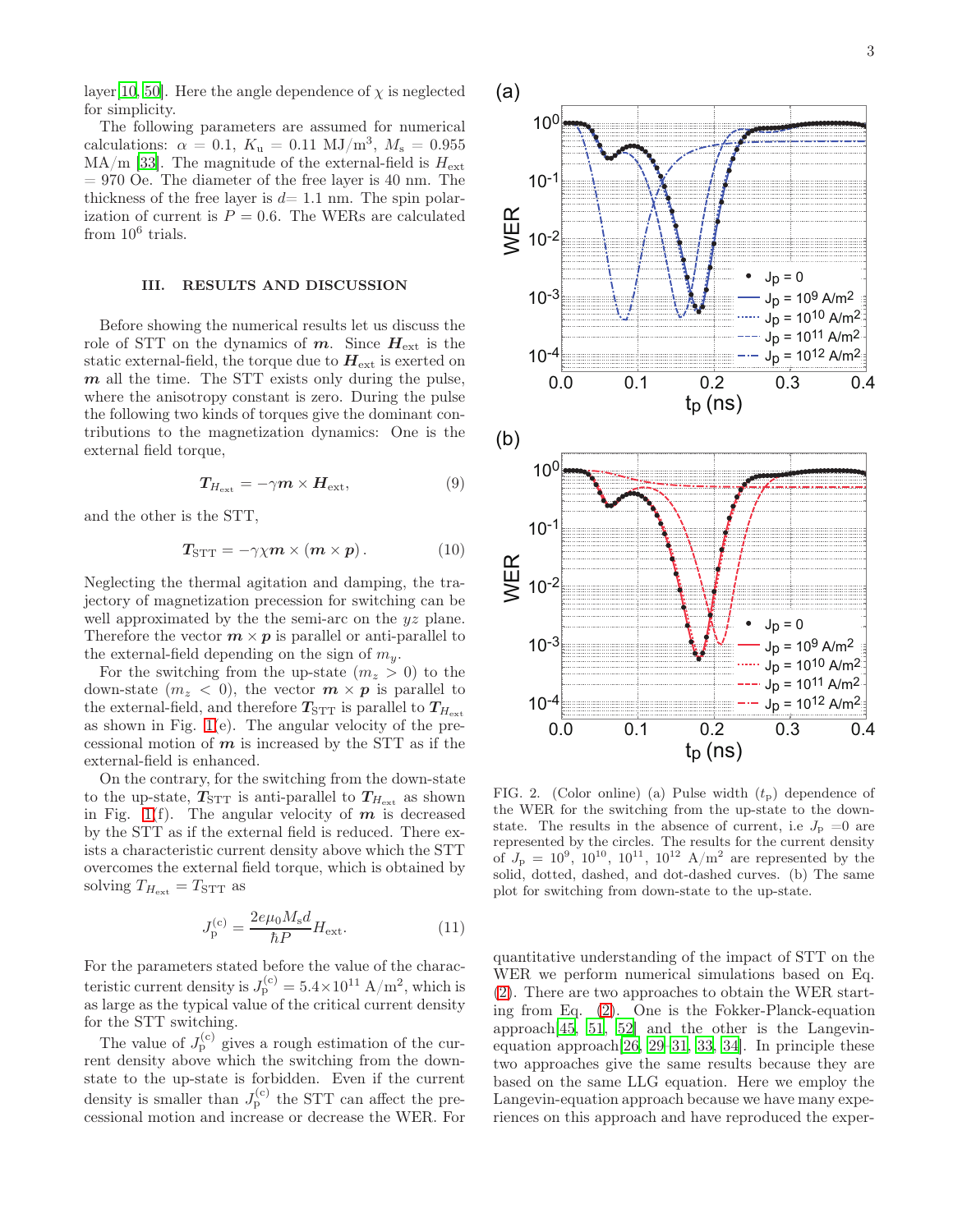imentally observed WER very well as reported in Refs. [29](#page-6-11) and [33.](#page-6-7)

Figure [2\(](#page-2-0)a) shows the  $t_p$  dependence of the WER for the switching from the up-state to the down-state. The initial states are prepared by relaxing the magnetization from the equilibrium direction at  $T = 0$  with  $m<sub>z</sub> > 0$  for 5 ns before the beginning of the pulse. The success or failure of switching is determined by the sign of  $m<sub>z</sub>$  at 5 ns after the end of the pulse. During this 5 ns the voltage is not applied, and therefore the magnetization relaxes to the equilibrium directions. The distributions of  $m<sub>z</sub>$  at the beginning of the pulse and at 5 ns after the end of the pulse are well localized around the equilibrium directions (see APPENDIX A). The results for  $J_{\rm p} = 0$  are represented by the circles. Since the WER satisfies the binomial distribution, the standard deviation of the WER is given by  $\sqrt{q(1 - q)/N}$ , where q is the switching probability, 1−p is the WER, and N is the number of trials. For  $J = 0$  the WER takes the minimum value of  $5.46 \times 10^{-4}$ at  $t_p = 0.18$  ns. The corresponding standard deviation for  $N = 10^6$  trials is  $2.34 \times 10^{-5}$ , which is smaller than the radius of circles plotted in Figs. [2\(](#page-2-0)a) and [2\(](#page-2-0)b). The results for the current density of  $J_{\rm p} = 10^9, 10^{10}, 10^{11}$ ,  $10^{12}$  are represented by the solid, dotted, dashed, and dot-dashed curves. Below  $10^{10}$  A/m<sup>2</sup> the  $t_p$  dependence of WER is almost the same as that for  $J_{\rm p} = 0$  because  $T_{\text{STT}}$  is much smaller than  $T_{H_{\text{ext}}}$ . Above  $10^{11}$  A/m<sup>2</sup> the pulse width at which the WER is minimized decreases with increase of the current density, because the STT assists the precessional motion around the external-field.

Figure [2\(](#page-2-0)b) shows the  $t_p$  dependence of the WER for the switching from the down-state to the up-state. Simi-lar to Fig. [2\(](#page-2-0)a) the  $t_p$  dependence of the WER is almost the same as that for  $J_{\rm p} = 0$  for  $J_{\rm p} \leq 10^{10}$  A/m<sup>2</sup>. At  $J_{\rm p}$  = 10<sup>11</sup> A/m<sup>2</sup> the pulse width at which the WER is minimized increases with increase of the current density, because the STT suppresses the precessional motion around the external-field. At  $J_{\rm p} = 10^{12}$  A/m<sup>2</sup> the dip in the  $t_p$  dependence of WER disappears as shown by the dot-dashed curve because  $T_{\text{STT}}$  exceeds  $T_{H_{\text{ext}}}$  much earlier than one half of the precession period. The magnitude of the STT is proportional to the sine of the relative angle,  $\theta_r$ , between **m** and **p**. The relative angle is  $\theta_r = \pi$ at the initial down-state and decreases as the magnetization precesses toward the up-sate  $(\theta_r = 0)$ . The precession stops once  $\theta_r$  reaches a certain critical angle where the external-field torque is canceled with the STT. For the switching from the down-state to the up-state the critical angle increases with increase of the current density.

In Fig. [3](#page-3-0) the minimum values of WER,  $WER_{min}$ , are plotted as a function of the current density. The results for the switching from the up-state to the down-state are shown by the blue triangles. The value of  $WER_{min}$ at  $J_p = 0$  is indicated by the dotted line as a guide. Below the current density of  $10^{11}$  A/m<sup>2</sup> the WER<sub>min</sub> takes almost the same value as that at  $J_{\rm p} = 0$ . It shows a shallow decrease above  $10^{11}$  A/m<sup>2</sup>. The red circles show



<span id="page-3-0"></span>FIG. 3. (Color online) Current density  $(J_p)$  dependence of WERmin. The results for switching from down-state to the up-state are shown by the blue triangles. Those for switching from up-state to the down-state. are shown by the red circles. The value of WER<sub>min</sub> at  $J_{\rm p}=0$  is indicated by the dotted line. The value of the characteristic current density,  $J_{\rm p}^{(c)}$ , is indicated by the black triangle on the top of the frame.

WERmin for the switching from the down-state to the up-state. One can easily confirm that below the current density of  $10^{10}$  A/m<sup>2</sup> the WER<sub>min</sub> takes almost the same value as that at  $J_p = 0$ . It shows a shallow increase until  $J_{\rm p}$  reaches  $10^{11}$  A/m<sup>2</sup>. Above the current density of  $10^{11}$  $\overline{A}/m^2$  it shows a rapid increase and reaches almost unity at  $J_{\rm p} = 2 \times 10^{12}$  A/m<sup>2</sup>. At around  $J_{\rm p} = J_{\rm p}^{\rm (c)}$  there appears a plateau where the WER is insensitive to the variation of  $J_{\rm p}$ .

In order to understand the mechanism for appearance of the plateau, let us look at the  $t_p$ -dependence of the WER at the current density around  $J_{p}^{(c)}$ . Figure [4\(](#page-4-0)a) shows the  $t_p$ -dependence of WER at  $J_p=0.3$  and 0.4  $TA/m<sup>2</sup>$ , where the  $WER_{min}$  shows a rapid increase. The WER takes the minimum value at the second dip which corresponds to one half of the precession period. The appearance of the first dip, or the appearance of the bump between the first and the second dips, is originated from the thermally induced precession-orbit transition of magnetization as discussed in Ref. [29](#page-6-11). The position of the bump corresponds to one quarter of the precession period, at which the magnetization is on the equator plane on the Bloch sphere, i.e.  $m_z = 0$ . Since the magnetization around this direction has high anisotropy energy in the relaxation process it takes long time for the magnetization to relax to the equilibrium direction, the up-state or the down-state. Therefore the probability of switch failure or the WER is enhanced around the pulse width of one quarter of the precession period. As the current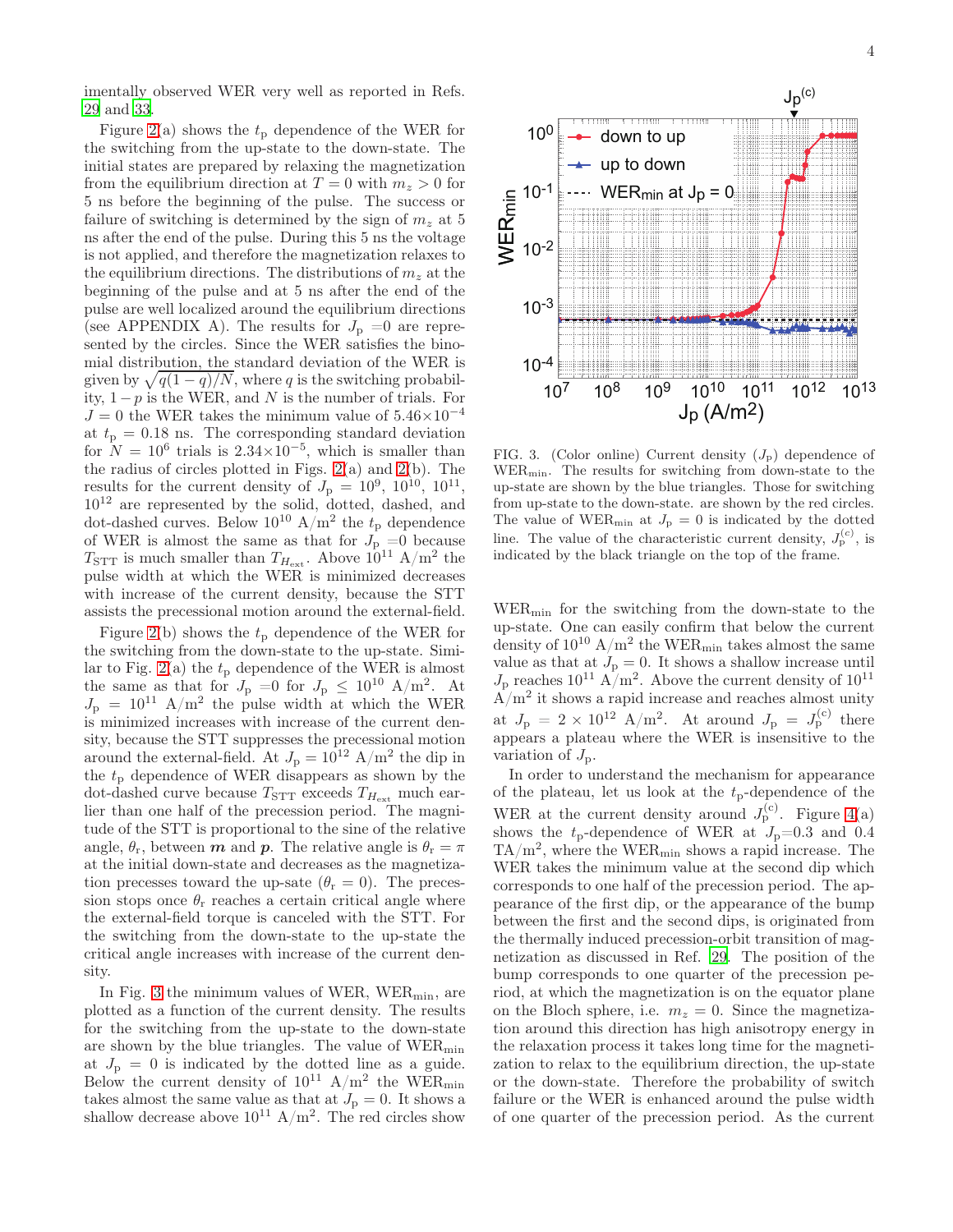

<span id="page-4-0"></span>FIG. 4. (Color online) (a) Pulse width  $(t<sub>p</sub>)$  dependence of WER at  $J_{\rm p}=0.3$  and 0.4 TA/m<sup>2</sup> (b) The same plot at  $J_{\rm p}=0.5$  $\sim 0.8$  TA/m<sup>2</sup>. (c) The same plot at  $J_{\rm p}=0.9$  and 1.0 TA/m<sup>2</sup>.

density increases from  $J_{\rm p}$ =0.3 to 0.4 TA/m<sup>2</sup> the position of the second dip moves to the longer  $t_p$  and the minimum value increases.

Further increase of current density eliminates the second dip and moves the position of the WERmin to the longer  $t_p$  as shown in Fig. [4\(](#page-4-0)b). From  $J_p=0.5$  to  $0.7$  TA/m<sup>2</sup> the increase of the current density does not change the value of the  $WER_{min}$  very much but decreases WER at  $t_p$  longer than the first dip because in this range of the current density the STT exceeds external-field torque around one quarter of the precession period. At  $J_{\rm p}=0.8$  TA/m<sup>2</sup> the first dip, or the bump, disappears. Above the current density of 0.9 TA/m<sup>2</sup> the WER<sub>min</sub> increases with increase of  $J_p$  as shown in Fig. [4\(](#page-4-0)c).

### IV. SUMMARY

In summary the impact of STT on the WER of a VT-MRAM is theoretically investigated. The characteristic value of the current density above which the precessional motion is forbidden by the STT is derived by balancing the STT and the external-field torque. The WER is in-



<span id="page-4-1"></span>FIG. 5. (Color online) Distribution of  $m<sub>z</sub>$  for the switching from the up-state to the down-state. (a) Distribution of  $m_z$ at the beginning of pulse  $(t = 0)$ , which is independent of the value of  $J_p$ . (b) Distribution of  $m_z$  at 5 ns after the end of pulse  $(t = t_{p} + 5 \text{ ns})$  for the current density of  $J_{p} = 0$ . The pulse width is set  $t_p = 0.18$  ns, at which the WER is minimized. (c) The same plot as (b) for  $J_{\rm p} = 10^{11}$  A/m<sup>2</sup>. (d) The same plot as (b) for  $J_{\rm p} = 10^{12}$  A/m<sup>2</sup>. In all panels the vertical dotted lines represent the values of  $m<sub>z</sub>$  of the equilibrium directions at  $T = 0$ .

sensitive to the STT at the current density below  $10^{10}$  $A/m^2$ .

## ACKNOWLEDGMENTS

This work was partly supported by JSPS KAKENHI Grant Number 19H01108, and the ImPACT Program of the Council for Science, Technology and Innovation.

#### Appendix A: Distribution of  $m_z$

In this section we discuss the distributions of  $m<sub>z</sub>$  at the beginning of pulse and at the 5 ns after the end of pulse. The states at the beginning of the pulse are prepared by relaxing the magnetization from the equilibrium direction at  $T = 0$  for 5 ns. The success or failure of switching is determined by the sign of  $m_z$  at 5 ns after the end of the pulse. The relaxation time of 5 ns is set to be long enough for magnetization to be relaxed around the equilibrium directions. To confirm the validity of this procedure we show the distributions of  $m<sub>z</sub>$  for the switching from the up-state to the down-state as histograms in Figs.  $5(a)$  –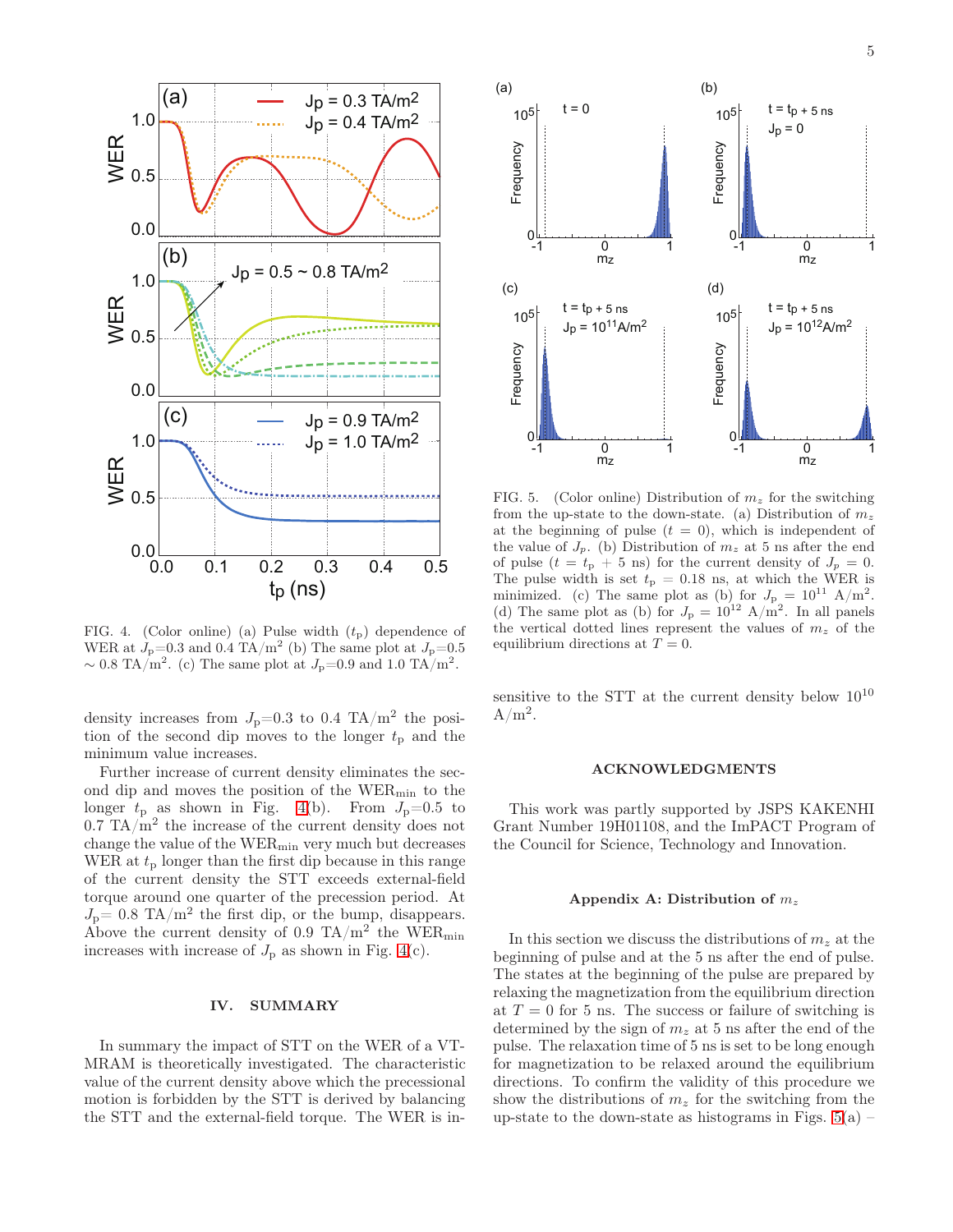[5\(](#page-4-1)d).

The distribution of  $m_z$  at the beginning of pulse  $(t = 0)$ is shown in Fig. [5\(](#page-4-1)a) where the values of  $m<sub>z</sub>$  of the equilibrium directions at  $T = 0$  are indicated by the vertical dotted lines. The initial distribution is independent of the value of  $J_{\rm p}$  because it is prepared by relaxing the magnetization without applying current. The distribution is well localized in the vicinity of the positive equilibrium value.

Application of the voltage pulse induces the precessional motion of magnetization and switches the magne-

<span id="page-5-0"></span>[1] S. Yuasa, A. Fukushima, K. Yakushiji, T. Nozaki, M. Konoto, H. Maehara, H. Kubota, T. Taniguchi, H. Arai, H. Imamura, K. Ando, Y. Shiota, F. Bonell, Y. Suzuki, N. Shimomura, E. Kitagawa, J. Ito, S. Fujita, K. Abe, K. Nomura, H. Noguchi, and H. Yoda, "Future prospects of MRAM technologies," in Technical Digest - International Electron Devices Meeting, (2013).

- <span id="page-5-12"></span>[2] Dmytro Apalkov, Bernard Dieny, and J. M. Slaughter, "Magnetoresistive Random Access Memory," [Proceedings of the IEEE](http://dx.doi.org/ 10.1109/JPROC.2016.2590142) 104, 1796 (2016).
- [3] Rachid Sbiaa and S N Piramanayagam, "Recent Developments in Spin Transfer Torque MRAM," [physica status solidi \(RRL\) - Rapid Research Letters](http://dx.doi.org/ 10.1002/pssr.201700163) 11, 17001
- <span id="page-5-1"></span>[4] Hao Cai, Wang Kang, You Wang, Lirida Naviner, Jun Yang, and Weisheng Zhao, "High Performance MRAM with Spin-Transfer-Torque and Voltage-Controlled Magnetic Anisotropy Effects," [Applied Sciences](http://dx.doi.org/ 10.3390/app7090929) 7, 929 (2017).
- <span id="page-5-2"></span>[5] Stuart S. P. Parkin, Christian Kaiser, Alex Panchula, Philip M. Rice, Brian Hughes, Mahesh Samant, and See-Hun Yang, "Giant tunnelling magnetoresistance at room temperature with MgO (100) tunnel barriers," [Nature Materials](http://dx.doi.org/ 10.1038/nmat1256) 3, 862 (2004).
- <span id="page-5-3"></span>[6] Shinji Yuasa, Taro Nagahama, Akio Fukushima, Yoshishige Suzuki, and Koji Ando, "Giant room-temperature magnetoresistance in singlecrystal Fe/MgO/Fe magnetic tunnel junctions," [Nature Materials](http://dx.doi.org/ 10.1038/nmat1257) 3, 868 (2004).
- <span id="page-5-4"></span>[7] Leonid Savtchenko, A.A. Korkin, B.N. Engel, N.D. Rizzo, M.F. Deherrera, and J.A. Janesky, "Method of writing to scalable magnetoresistance random access memory element," US Patent 6,545,906 B1 (2001).
- <span id="page-5-5"></span>[8] B.N. Engel, J. Akerman, B. Butcher, R.W. Dave, M. DeHerrera, M. Durlam, G. Grynkewich, J. Janesky, S.V. Pietambaram, N.D. Rizzo, J.M. Slaughter, K. Smith, J.J. Sun, and S. Tehrani, "A 4-Mb toggle MRAM based on a novel bit and switching method," [IEEE Transactions on Magnetics](http://dx.doi.org/10.1109/TMAG.2004.840847) 41, 132 (2005).
- <span id="page-5-6"></span>[9] The international thechnology roadmap for semiconductors(ITRS): 2007, Emerging Research Devices, page 7, Table ERD3 (2007).
- <span id="page-5-7"></span>[10] J.C. Slonczewski, "Current-driven excitation of magnetic multilayers," [Journal of Magnetism and Magnetic Materials](http://dx.doi.org/ 10.1016/0304-8853(96)00062-5) 159, L1 (1996).
- <span id="page-5-8"></span>[11] L. Berger, "Emission of spin waves by a

tization direction with a certain probability. Then the magnetization relaxes to the equilibrium directions because  $J = 0$  and  $K_u = K_u^{(0)}$  for  $t \ge t_p$ . The success or failure of switching is determined by the sign of  $m<sub>z</sub>$  at  $t = t_p + 5$  ns. In Figs. 5(b), (c), and (d) the distributions at  $t = t_{\rm p} + 5$  ns are plotted for  $J_{\rm p} = 0$ ,  $10^{11}$ , and  $10^{12}$  $A/m^2$ , respectively. In these figures the pulse width is assumed to be  $t_p = 0.18$  ns at which the WER for  $J_p = 0$ is minimized. As shown in Figs. 5 (b) – (d) the distributions are well localized in the vicinity of the equilibrium values, which enables to clearly determine the success or failure of switching.

magnetic multilayer traversed by a current," [Physical Review B](http://dx.doi.org/10.1103/PhysRevB.54.9353) 54, 9353 (1996).

- <span id="page-5-9"></span>[12] Cheng-Tyng Yen, Wei-Chuan Chen, Ding-Yeong Wang, Yuan-Jen Lee, Chih-Ta Shen, Shan-Yi Yang, Ching-Hsiang Tsai, Chien-Chung Hung, Kuei-Hung Shen, Ming-Jinn Tsai, and Ming-Jer Kao, "Re-
- IEDM duction in critical current density for spin torque transfer switching with composite free layer," [Applied Physics Letters](http://dx.doi.org/ 10.1063/1.2978097) 93, 092504 (2008).
- [13] S. Bosu, H. Sepehri-Amin, Y. Sakuraba, M. Hayashi, C. Abert, D. Suess, T. Schrefl, and K. Hono, "Reduction of critical current density for out-of-plane mode oscillation in a mag-flip spin torque oscillator using highly
- $3\frac{\alpha_0}{2\pi}$  is  $\frac{\alpha_0}{2\pi}$  and  $\frac{\alpha_0}{2\pi}$  Fe(Ga<sub>0.5</sub> Ge<sub>0.5</sub>) spin injection layer, [Applied Physics Letters](http://dx.doi.org/ 10.1063/1.4942373) 108, 072403 (2016).
- <span id="page-5-10"></span>[14] D. Suess, C. Vogler, F. Bruckner, H. Sepehri-Amin, and C. Abert, "Significant reduction of critical currents in MRAM designs using dual free layer with perpendicular and in-plane anisotropy," [Applied Physics Letters](http://dx.doi.org/10.1063/1.4987140) 110, 252408 (2017).
- <span id="page-5-11"></span>[15] M. Weisheit, S. Fahler, A. Marty, Y. Souche, C. Poinsignon, and D. Givord, "Electric Field-Induced Modification of Magnetism in Thin-Film Ferromagnets," Science 315, 349 (2007).
- [16] T. Maruyama, Y. Shiota, T. Nozaki, K. Ohta, N. Toda, M. Mizuguchi, A. A. Tulapurkar, T. Shinjo, M. Shiraishi, S. Mizukami, Y. Ando, and Y. Suzuki, "Large voltageinduced magnetic anisotropy change in a few atomic layers of iron," Nature Nanotechnology 4, 158 (2009).
- [17] T. Nozaki, Y. Shiota, M. Shiraishi, T. Shinjo, and Y. Suzuki, "Voltage-induced perpendicular magnetic anisotropy change in magnetic tunnel junctions," Applied Physics Letters 96, 3 (2010).
- [18] Yoichi Shiota, Takayuki Nozaki, Frédéric Bonell, Shinichi Murakami, Teruya Shinjo, and Yoshishige Suzuki, "Induction of coherent magnetization switching in a few atomic layers of FeCo using voltage pulses," Nature Materials 11, 39 (2011).
- [19] Takayuki Nozaki, Hiroko Arai, Kay Yakushiji, Shingo Tamaru, Hitoshi Kubota, Hiroshi Imamura, Akio Fukushima, and Shinji Yuasa, "Magnetization switching assisted by high-frequency-voltage-induced ferromagnetic resonance," Applied Physics Express 7, 093005 (2014).
	- [20] Wen Chin Lin, Po Chun Chang, Cheng Jui Tsai, Tsung Chun Shieh, and Fang Yuh Lo, "Voltage-induced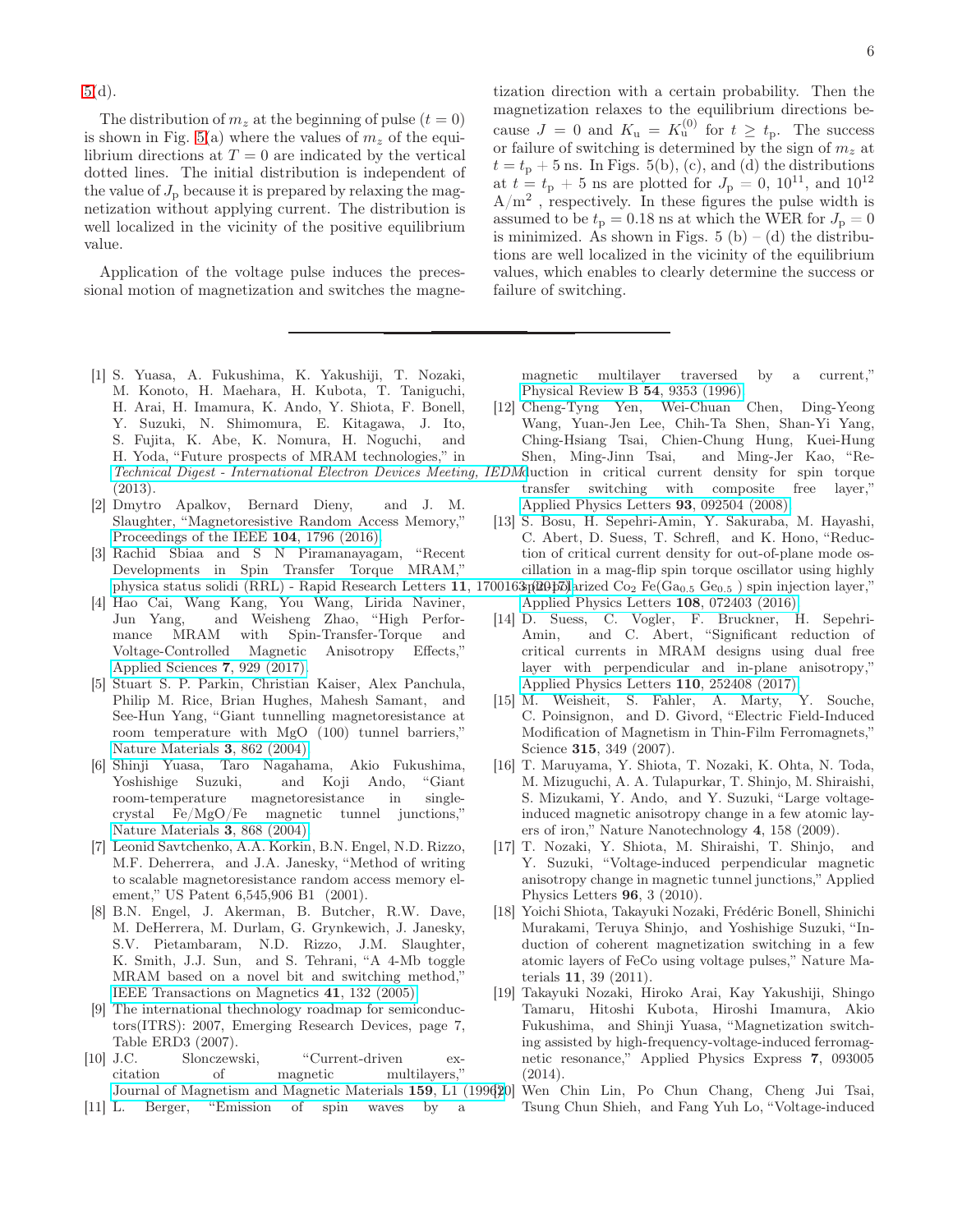reversible changes in the magnetic coercivity of Fe/ZnO heterostructures," Applied Physics Letters 104, 1 (2014).

- [21] Pedram Khalili Amiri, Juan G. Alzate, Xue Qing Cai, Farbod Ebrahimi, Qi Hu, Kin Wong, Cécile Grèzes, Hochul Lee, Guoqiang Yu, Xiang Li, Mustafa Akyol, Qiming Shao, Jordan A. Katine, Jürgen Langer, Berthold Ocker, and Kang L. Wang, "Electric-Field-Controlled Magnetoelectric RAM: Progress, Challenges, and Scaling," IEEE Transactions on Magnetics 51, 1 (2015).
- <span id="page-6-4"></span>[22] S. Kanai, F. Matsukura, and H. Ohno, "Electric-fieldinduced magnetization switching in CoFeB/MgO magnetic tunnel junctions with high junction resistance, [Applied Physics Letters](http://dx.doi.org/10.1063/1.4948763) 108, 2014 (2016).
- <span id="page-6-3"></span>[23] C. Grezes, F. Ebrahimi, J. G. Alzate, X. Cai, J. A. Katine, J. Langer, B. Ocker, P. Khalili Amiri, and K. L. Wang, "Ultra-low switching energy and scaling in electric-field-controlled nanoscale magnetic tunnel junctions with high resistance-area product," [Applied Physics Letters](http://dx.doi.org/10.1063/1.4939446) 108, 3 (2016).
- [24] Kamaram Munira, Sumeet C. Pandey, Witold Kula, and Gurtej S. Sandhu, "Voltage-controlled magnetization switching in MRAMs in conjunction with spin-transfer torque and applied magnetic field," Journal of Applied Physics 120, 203902 (2016).
- [25] Takayuki Nozaki, Anna Kozioł-Rachwał, Witold Skowroński, Vadym Zayets, Yoichi Shiota, Shingo Tamaru, Hitoshi Kubota, Akio Fukushima, Shinji Yuasa, and Yoshishige Suzuki, "Large Voltage-Induced Changes in the Perpendicular Magnetic Anisotropy of an MgO-Based Tunnel Junction with an Ultrathin Fe Layer," Physical Review Applied 5, 044006 (2016).
- <span id="page-6-5"></span>[26] Yoichi Shiota, Takayuki Nozaki, Shingo Tamaru, Kay Yakushiji, Hitoshi Kubota, Akio Fukushima, Shinji Yuasa, and Yoshishige Suzuki, "Evaluation of write error rate for voltage-driven dynamic magnetization switching in magnetic tunnel junctions with perpendicular magnetization," Applied Physics Express 9, 013001 (2016).
- [27] Takayuki Nozaki, Anna Kozioł-Rachwał, Masahito Tsujikawa, Yoichi Shiota, Xiandong Xu, Tadakatsu Ohkubo, Takuya Tsukahara, Shinji Miwa, Motohiro Suzuki, Shingo Tamaru, Hitoshi Kubota, Akio Fukushima, Kazuhiro Hono, Masafumi Shirai, Yoshishige Suzuki, and Shinji Yuasa, "Highly efficient voltage control of spin and enhanced interfacial perpendicular magnetic anisotropy in iridium-doped Fe/MgO magnetic tunnel junctions," NPG Asia Materials 9, e451 (2017).
- [28] Cheng Song, Bin Cui, Fan Li, Xiangjun Zhou, and Feng Pan, "Recent progress in voltage control of magnetism: Materials, mechanisms, and performance," [Progress in Materials Science](http://dx.doi.org/ 10.1016/j.pmatsci.2017.02.002) 87, 33 (2017).
- <span id="page-6-11"></span>[29] Tatsuya Yamamoto, Takayuki Nozaki, Yoichi Shiota, Hiroshi Imamura, Shingo Tamaru, Kay Yakushiji, Hitoshi Kubota, Akio Fukushima, Yoshishige Suzuki, and Shinji Yuasa, "Thermally Induced Precession-Orbit Transition of Magnetization in Voltage-Driven Magnetization Switching," [Physical Review Applied](http://dx.doi.org/10.1103/PhysRevApplied.10.024004) 10, 024004 (2018).
- <span id="page-6-6"></span>[30] T. Ikeura, T. Nozaki, Y. Shiota, T. Yamamoto, H. Imamura, H. Kubota, A. Fukushima, Y. Suzuki, and S. Yuasa, "Reduction in the write error rate of voltageinduced dynamic magnetization switching using the reverse bias method," Japanese Journal of Applied Physics 57 (2018).
- <span id="page-6-12"></span>[31] R. Matsumoto, T. Nozaki, S. Yuasa, and H. Imamura, "Voltage-Induced Precessional Switching at Zero-Bias

Magnetic Field in a Conically Magnetized Free Layer," [Physical Review Applied](http://dx.doi.org/10.1103/PhysRevApplied.9.014026) 9, 014026 (2018).

- [32] Venkata Pavan Kumar Miriyala, Xuanyao Fong, and Gengchiau Liang, "Influence of Size and Shape on the Performance of VCMA-Based MTJs," [IEEE Transactions on Electron Devices](http://dx.doi.org/10.1109/TED.2018.2889112) 66, 944 (2019).
- <span id="page-6-7"></span>[33] Tatsuya Yamamoto, Takayuki Nozaki, Hiroshi Imamura, Yoichi Shiota, Takuro Ikeura, Shingo Tamaru, Kay Yakushiji, Hitoshi Kubota, Akio Fukushima, Yoshishige Suzuki, and Shinji Yuasa, "Write-Error Reduction of Voltage-Torque-Driven Magnetization Switching by aÂăControlled Voltage Pulse," [Physical Review Applied](http://dx.doi.org/ 10.1103/PhysRevApplied.11.014013) 11, 014013 (2019).
- <span id="page-6-0"></span>[34] Rie Matsumoto, Tomoyuki Sato, and Hiroshi Imamura, "Voltage-induced switching with long tolerance of voltage-pulse duration in a perpendicularly magnetized free layer," [Applied Physics Express](http://dx.doi.org/ 10.7567/1882-0786/ab1349) 12, 053003 (2019).
- <span id="page-6-1"></span>[35] Chun-Gang Duan, Julian P. Velev, R. F. Sabirianov, Ziqiang Zhu, Junhao Chu, S. S. Jaswal, and E. Y. Tsymbal, "Surface magnetoelectric effect in ferromagnetic metal films," [Phys. Rev. Lett.](http://dx.doi.org/ 10.1103/PhysRevLett.101.137201) 101, 137201 (2008).
- [36] Kohji Nakamura, Riki Shimabukuro, Yuji Fujiwara, Toru Akiyama, Tomonori Ito, and A J Freeman, "Giant Modification of the Magnetocrystalline Anisotropy in Transition-Metal Monolayers by an External Electric Field," [Physical Review Letters](http://dx.doi.org/10.1103/PhysRevLett.102.187201) 102, 187201 (2009).
- [37] Masahito Tsujikawa and Tatsuki Oda, "Finite electric field effects in the large perpendicular magnetic anisotropy surface Pt/Fe/Pt(001): A first-principles study," [Physical Review Letters](http://dx.doi.org/10.1103/PhysRevLett.102.247203) 102, 247203 (2009).
- [38] Manish K. Niranjan, Chun-Gang Duan, Sitaram S. Jaswal, and Evgeny Y. Tsymbal, "Electric field effect on magnetization at the  $Fe/MgO(001)$  interface," [Applied Physics Letters](http://dx.doi.org/10.1063/1.3443658) 96, 222504 (2010).
- <span id="page-6-2"></span>[39] Shinji Miwa, Motohiro Suzuki, Masahito Tsujikawa, Kensho Matsuda, Takayuki Nozaki, Kazuhito Tanaka, Takuya Tsukahara, Kohei Nawaoka, Minori Goto, Yoshinori Kotani, Tadakatsu Ohkubo, Frédéric Bonell, Eiiti Tamura, Kazuhiro Hono, Tetsuya Nakamura, Masafumi Shirai, Shinji Yuasa, and Yoshishige Suzuki, "Voltage controlled interfacial magnetism through platinum orbits," [Nature Communications](http://dx.doi.org/10.1038/ncomms15848) 8, 15848 (2017).
- <span id="page-6-8"></span>[40] D. C. Worledge, G. Hu, P. L. Trouilloud, D. W. Abraham, S. Brown, M. C. Gaidis, J. Nowak, E. J. O'Sullivan, R. P. Robertazzi, J. Z. Sun, and W. J. Gallagher, "Switching distributions and write reliability of perpendicular spin torque MRAM," in [2010 International Electron Devices Meeting](http://dx.doi.org/10.1109/IEDM.2010.5703349) (IEEE, 2010) p. 12.5.1.
- [41] Tai Min, Qiang Chen, Robert Beach, Guenole Jan, Cheng Horng, Witold Kula, Terry Torng, Ruth Tong, Tom Zhong, Denny Tang, Pokang Wang, Mao Min Chen, J. Z. Sun, J. K. Debrosse, D. C. Worledge, T. M. Maffitt, and W. J. Gallagher, "A study of write margin of spin torque transfer magnetic random access memory technology," [IEEE Transactions on Magnetics](http://dx.doi.org/ 10.1109/TMAG.2010.2043069) 46, 2322 (2010).
- <span id="page-6-10"></span>[42] J. J. Nowak, R. P. Robertazzi, J. Z. Sun, G. Hu, David W. Abraham, P. L. Trouilloud, S. Brown, M. C. Gaidis, E. J. O'Sullivan, W. J. Gallagher, and D. C. Worledge, "Demonstration of ultralow bit error rates for spin-torque magnetic randomaccess memory with perpendicular magnetic anisotropy," [IEEE Magnetics Letters](http://dx.doi.org/10.1109/LMAG.2011.2155625) 2, 2 (2011).
- <span id="page-6-9"></span>[43] Hongbin Sun, Chuanyin Liu, Tai Min, Nan-